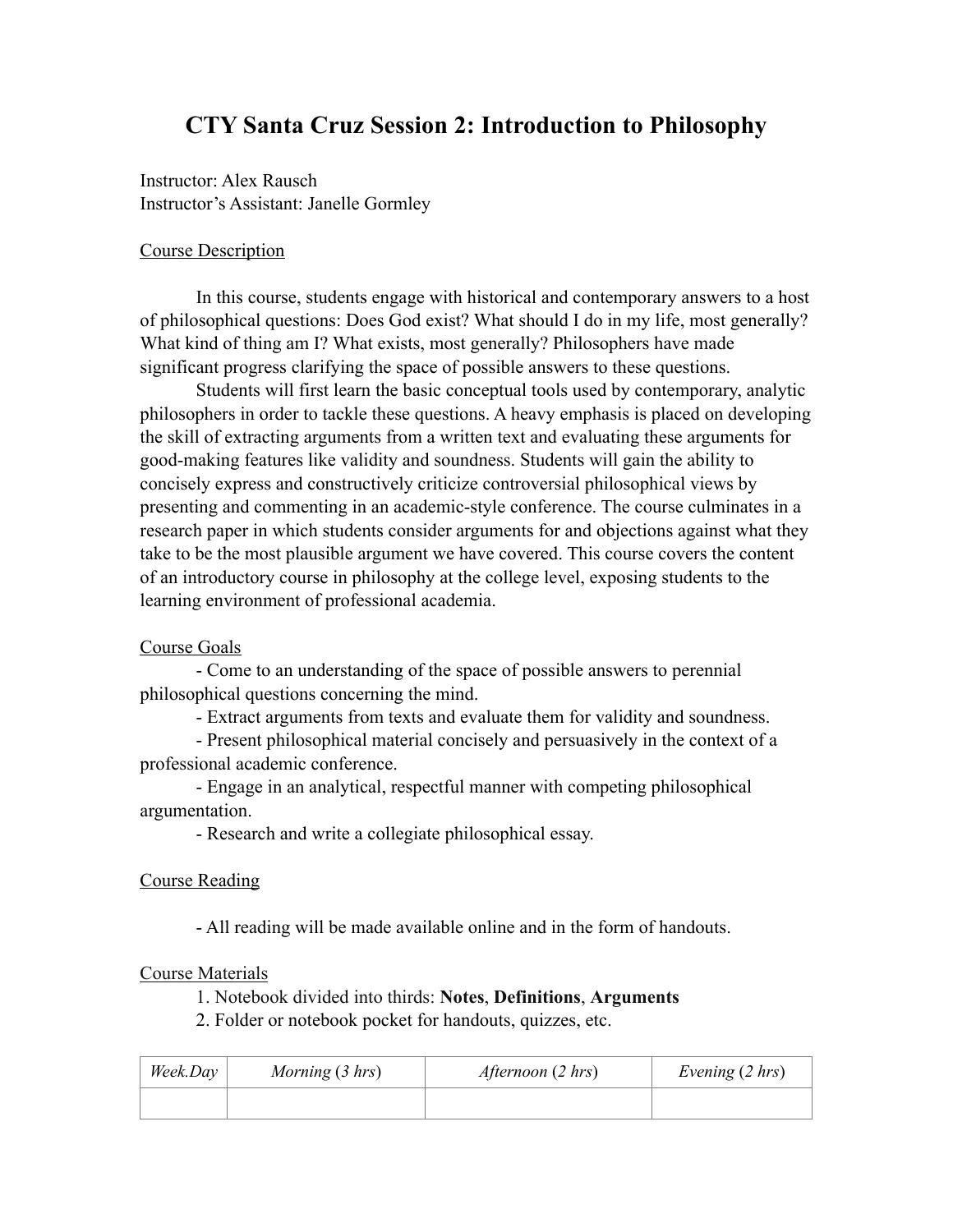| 1.1 | Introductions & Ice-<br><b>Breaker</b>                                                 | Worksheet #1 Group Work      | $1:00-2:00$ | <b>Activities</b>                                        |
|-----|----------------------------------------------------------------------------------------|------------------------------|-------------|----------------------------------------------------------|
|     | $9:00 - 9:30$                                                                          | <b>Break</b>                 |             | 1. Pre-Test                                              |
|     | Community Agreement<br>9:30-10:00                                                      | Toolkit: Necessary and       | $2:00-2:15$ | 2. Introduction to<br><b>Argument Cards</b>              |
|     | Introduction to Philosophy<br>$10:00 - 10:30$                                          | <b>Sufficient Conditions</b> | $2:15-3:00$ | Reading                                                  |
|     | <b>Break</b><br>10:30-10:45                                                            |                              |             | 1. Edward Craig,<br>Philosophy: A Very                   |
|     | Toolkit: Arguments,<br>Validity & Soundness<br>10:45-12:00                             |                              |             | <b>Short Introduction</b><br>(excerpt)                   |
|     |                                                                                        |                              |             | 2. Mackie, "Evil and<br>Omnipotence"                     |
| 1.2 | Quiz<br>$9:00 - 9:20$                                                                  | Logical concepts             | $1:00-2:00$ | Readings                                                 |
|     | Problem of Evil<br>$9:20-10:30$                                                        | <b>Break</b>                 | $2:00-2:15$ | - van Inwagen, "The<br>Problem of Evil"                  |
|     | <b>Break</b><br>10:30-10:45                                                            | Problem set                  | $2:15-3:00$ |                                                          |
|     | Problem of Evil cont'd<br>10:45-12:00                                                  |                              |             |                                                          |
| 1.3 | Quiz<br>$9:00 - 9:20$                                                                  | Logical concepts             | $1:00-2:00$ | Readings                                                 |
|     | Free Will and Other<br>Defenses against the                                            | <b>Break</b>                 | $2:00-2:15$ | - Aquinas' 2nd Way<br>- Descartes,<br><b>Meditations</b> |
|     | Problem of Evil<br>$9:20 - 10:30$                                                      | Problem set                  | $2:15-3:00$ | (excerpt)                                                |
|     | <b>Break</b><br>10:30-10:45                                                            |                              |             |                                                          |
|     | Free Will and Other<br>Defenses against the<br>Problem of Evil cont'd<br>$10:45-12:00$ |                              |             |                                                          |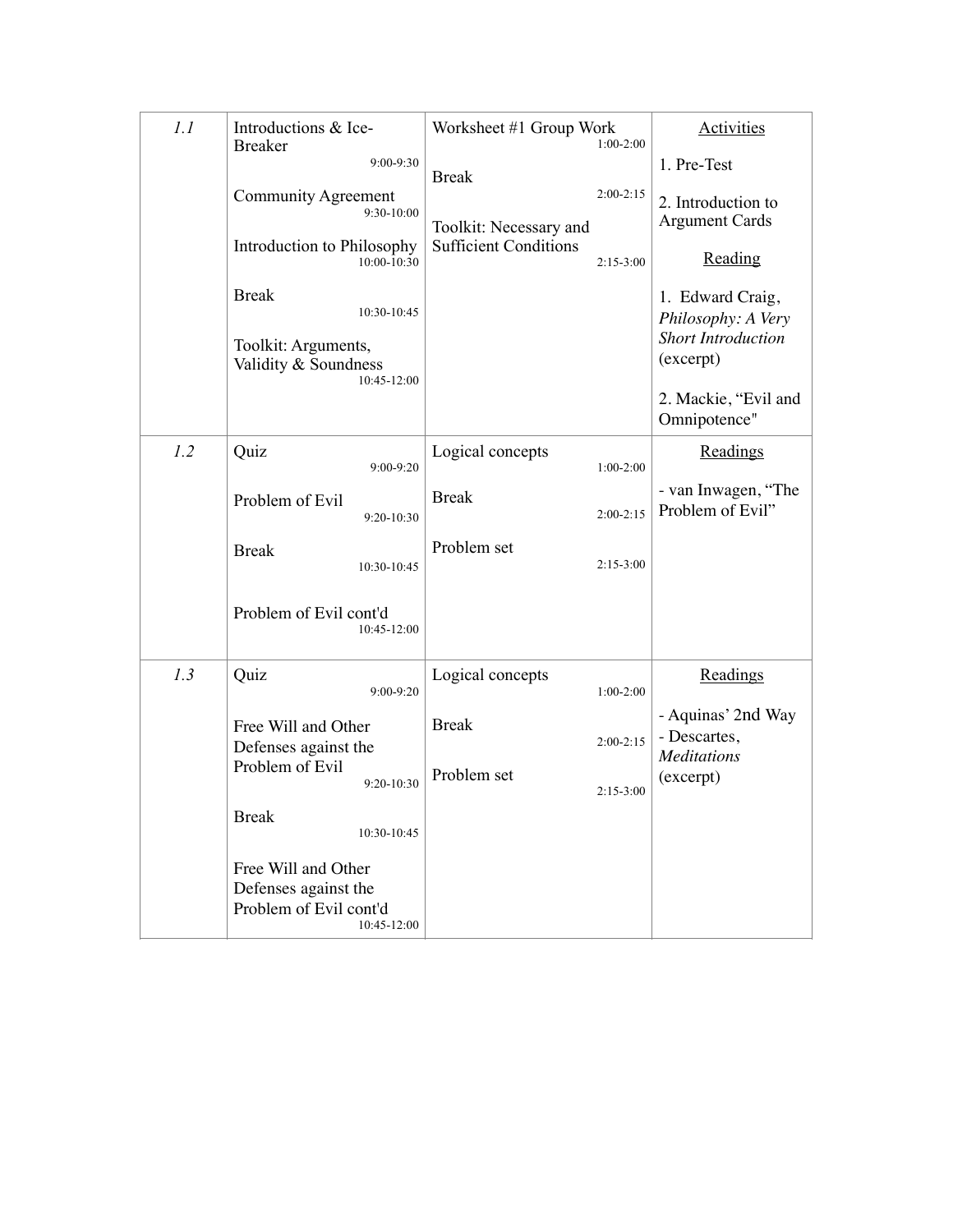| 1.4 | Quiz<br>9:00-9:20                                                                                             | Logical concepts<br>$1:00-2:00$                                                   | Readings                                                        |
|-----|---------------------------------------------------------------------------------------------------------------|-----------------------------------------------------------------------------------|-----------------------------------------------------------------|
|     | A Priori Arguments for<br>God's Existence                                                                     | <b>Break</b><br>$2:00 - 2:15$                                                     | - Aquinas' 5th Way<br>- Paley, Natural                          |
|     | $9:20-10:30$<br><b>Break</b><br>10:30-10:45                                                                   | Problem set<br>$2:15-3:00$                                                        | Theology (excerpt)                                              |
|     | A Priori Arguments for<br>God's Existence<br>10:45-12:00                                                      |                                                                                   |                                                                 |
| 1.5 | Quiz<br>9:00-9:20                                                                                             | Argument Presentations #1<br>$1:00-2:00$                                          |                                                                 |
|     | A Posteriori Arguments<br>for God's Existence<br>$9:20 - 10:30$<br><b>Break</b><br>10:30-10:45                | <b>Break</b><br>$2:00-2:15$<br>Argument Presentations #1<br>cont'd<br>$2:15-3:00$ | No session                                                      |
|     | A Posteriori Arguments<br>for God's Existence cont'd<br>10:45-12:00                                           |                                                                                   |                                                                 |
| 2.1 | Recap Weekend<br>$9:00 - 9:10$                                                                                | Utilitarianism<br>$1:00-1:45$                                                     | Readings                                                        |
|     | Group Reading &<br>Discussion: Thomson,<br>"Killing, letting die, and<br>the trolley problem"<br>$9:10-10:30$ | <b>Break</b><br>$1:45-2:00$<br>Utilitarianism cont'd, Skits<br>$2:00-3:00$        | - Kant, Groundwork<br>(selections)                              |
|     | <b>Break</b><br>10:30-10:45                                                                                   |                                                                                   |                                                                 |
|     | Group Reading cont'd<br>10:45-12:00                                                                           |                                                                                   |                                                                 |
| 2.2 | Quiz<br>9:00-9:20                                                                                             | Logical concepts<br>$1:00-2:00$                                                   | Readings                                                        |
|     | Deontology<br>9:20-10:30                                                                                      | <b>Break</b><br>$2:00 - 2:15$                                                     | - Benedict,<br>"Anthropology and<br>the                         |
|     | <b>Break</b><br>10:30-10:45                                                                                   | Problem set<br>$2:15-3:00$                                                        | Abnormal" (excerpt)<br>- MacIntyre, "Moral<br>Pluralism without |
|     | Deontology cont'd<br>10:45-12:00                                                                              |                                                                                   | Moral Relativism"                                               |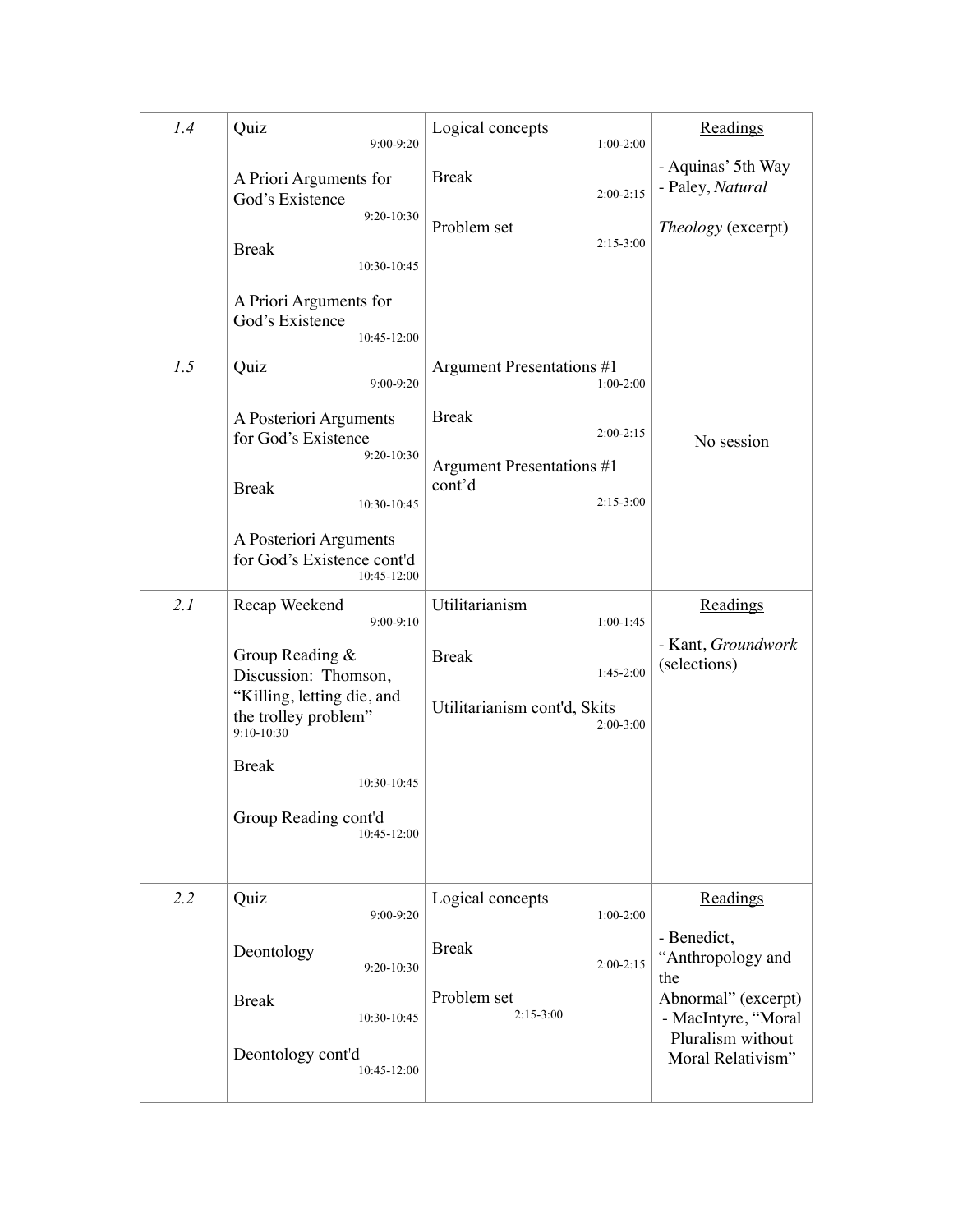| 2.3 | Quiz<br>9:00-9:20                                                                            | Logical concepts<br>$1:00-2:00$                                                   | Readings                                                          |
|-----|----------------------------------------------------------------------------------------------|-----------------------------------------------------------------------------------|-------------------------------------------------------------------|
|     | Moral Relativism and<br>Realism                                                              | <b>Break</b><br>$2:00-2:15$                                                       | - Nagel, "Moral<br>Luck"                                          |
|     | $9:20-10:30$<br><b>Break</b><br>10:30-10:45                                                  | Problem set<br>$2:15-3:00$                                                        |                                                                   |
|     | Moral Relativism and<br>Realism cont'd<br>10:45-12:00                                        |                                                                                   |                                                                   |
| 2.4 | Quiz<br>$9:00 - 9:20$                                                                        | Prepare for Argument<br>Presentation #2<br>$1:00-2:00$                            | Readings<br>- van Inwagen, "The                                   |
|     | <b>Moral Luck</b><br>$9:20-10:30$<br><b>Break</b>                                            | <b>Break</b><br>$2:00-2:15$                                                       | Powers of Rational<br>Beings: Freedom of<br>the Will"             |
|     | 10:30-10:45<br>Moral Luck cont'd<br>10:45-12:00                                              | Preparation cont'd<br>$2:15-3:00$                                                 |                                                                   |
| 2.5 | Quiz<br>$9:00 - 9:10$                                                                        | Argument Presentations #2<br>$1:00-2:00$                                          |                                                                   |
|     | Responsibility, Free Will,<br>and Determinism<br>$9:10-10:30$<br><b>Break</b><br>10:30-10:45 | <b>Break</b><br>$2:00-2:15$<br>Argument Presentations #2<br>cont'd<br>$2:15-3:00$ | No session                                                        |
|     | Responsibility, Free Will,<br>and Determinism cont'd<br>10:45-12:00                          |                                                                                   |                                                                   |
| 3.1 | Recap Weekend<br>$9:00-9:10$                                                                 | Dualism<br>$1:00-2:00$                                                            | <b>Activity</b>                                                   |
|     | Group Reading Descartes,<br>Meditations (excerpt) &                                          | <b>Break</b><br>$2:00-2:15$                                                       | 1. Begin reading and<br>taking notes for final<br>research paper. |
|     | Correspondence between<br><b>Elisabeth and Descartes</b>                                     | Dualism cont'd<br>$2:15-3:00$                                                     | Reading                                                           |
|     | $9:10-10:30$<br><b>Break</b><br>10:30-10:45                                                  |                                                                                   | - van Inwagen<br>"Dualism and<br>Personal<br>Identity" (excerpt)  |
|     | Group Reading cont'd<br>10:45-12:00                                                          |                                                                                   |                                                                   |